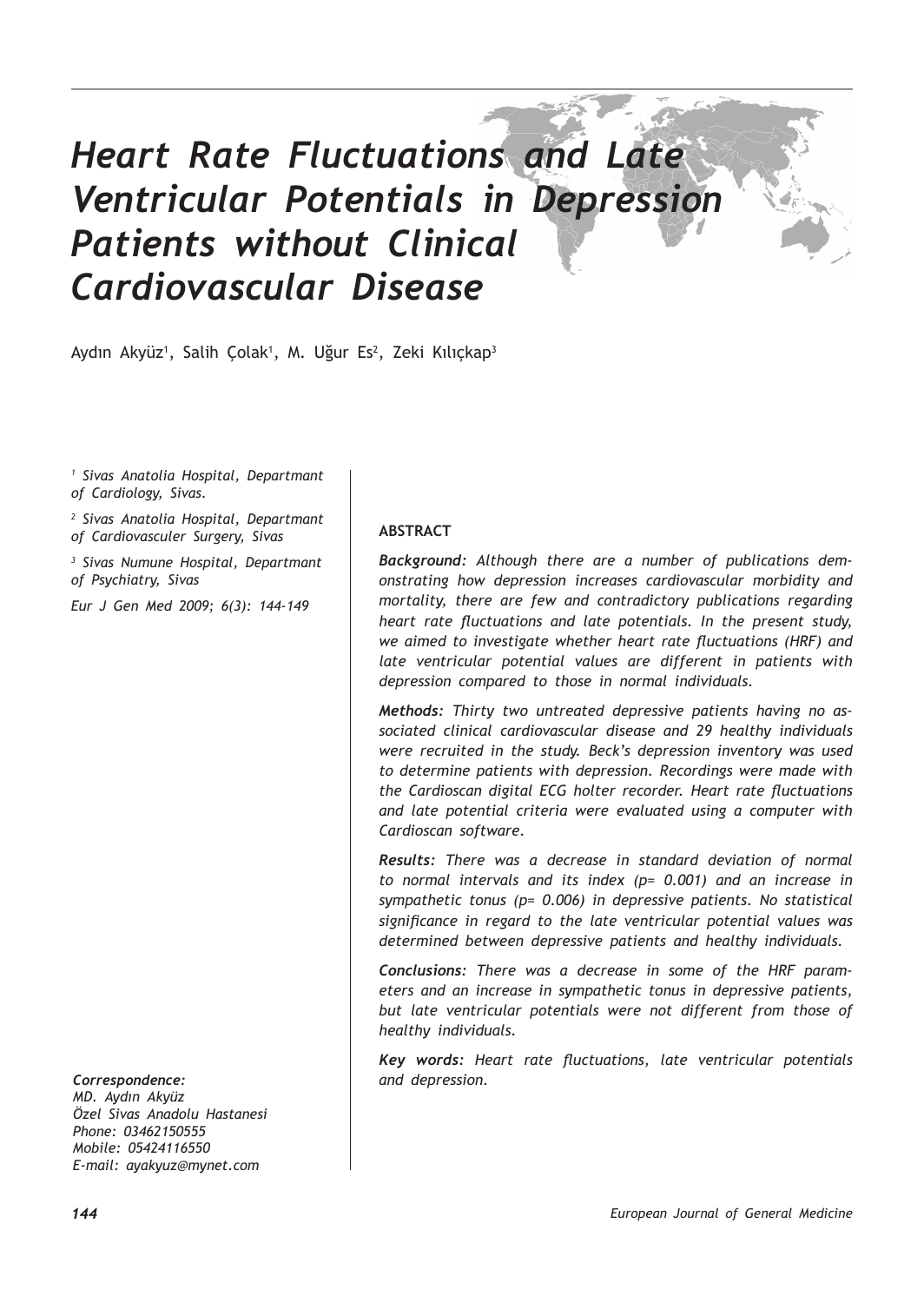#### **INTRODUCTION**

There has been contradictory results about association between major depression and cardiovascular diseases. Further research is needed to determine how depression increases risk for cardiac morbidity and mortality (1-3). Increased cardiovascular mortality and morbidity in depression patients was demonstrated in several studies and depression was defined as an independent risk factor (4-6). Various other studies in which depression was seen with decreased heart rate fluctuations were also reported (7-9), but some studies showed no difference between depressive and healthy individuals (10,11).

It is said that these fluctuations indicating an increased sympathetic and decreased parasympathetic effect in depression patients are concurrent with arrhythmic events and increased mortality particularly in patients with a known organic heart disease (8,12). However, there are no studies on late potential criteria and increase in the prevalence of arrhythmic events in untreated with antidepressant therapy depressive patients without an organic disorder. Therefore, we investigated parameters of heart rate fluctuations and late ventricular potentials changes in untreated with antidepressant therapy depressive patients without clinical cardiovascular disease in this study.

## **MATERIALS AND METHODS**

#### **Characteristics of the Patients and Control Groups**

Patients were chosen from individuals who were not receiving any sorts of anti-depressants, but were diagnosed with depression by the psychiatry clinic and planned to begin drug treatment. Patients with hypertension, diabetes mellitus, coronary arterial disease, congestive heart failure, valvular heart disease, myocarditis, thyroid dysfunction, anemia, menstruation, chronic obstructive pulmonary disease were excluded from the study. Patients using drugs which might affect the autonomous system were also excluded from the study. Patients with previous arrhythmic event anamnesis were not included in the study. Consecutive 32 depression patients and 29 healthy individuals were included in the study. We recruited the healthy individuals according to physical and physicologycal examination by medical doctor (cardiologist and psychiatrist).

Patients were aged between 32 and 64 (mean:  $41±14$ years), and consisted of 18 male, 14 females. Healthy individuals were aged between 29 and 65 (mean: 39±15 years), consisting of 15 males, 14 females (Table 1).

#### **Diagnosis of Major Depression**

Beck's depression inventory was used under the supervision of a psychiatrist in order to determine depression patients. Patients who received 17 points or more defined as depressive. Beck's depression inventory was developed to determine the depression risk and to measure the level and intensity of depressive signs (13). This method is applicable both to psychiatric patients and healthy groups, and it has a self-assessment scale. It contains a total of 21 selfassessment sentences. Patients answer by marking on the scale and they fill out on their own. Each item is scored increasingly from 0 to 3, and the total score is obtained by adding these up. Total ranges in between 0-63 (13) and the validity and security cutting point of the scale is accepted to be 17 (14).

#### **Heart Rate Fluctuations and Analysis of the Late Ventricular Potentials**

Cardioscan 12 channel, 10 wire digital holter recorder was used to obtain 24-hour recordings of the

|                            | Depression group | Control group | p value |
|----------------------------|------------------|---------------|---------|
| Number of subjects (n)     | 32               | 29            | 0.277   |
| Male                       | 18               | 15            | 0.397   |
| Female                     | 14               | 14            | 0.729   |
| Mean age                   | $41 \pm 14$      | $39 + 15$     | 0.367   |
| Depression score           | $26 + 7$         | 9±5           | 0.001   |
| Level of education (years) | 7±4              | 5±6           | 0.039   |
| BMI (kg/m <sup>2</sup> )   | $20 + 5$         | $17\pm 6$     | 0.020   |
| Number of smokers          | 21               | 12            | 0.049   |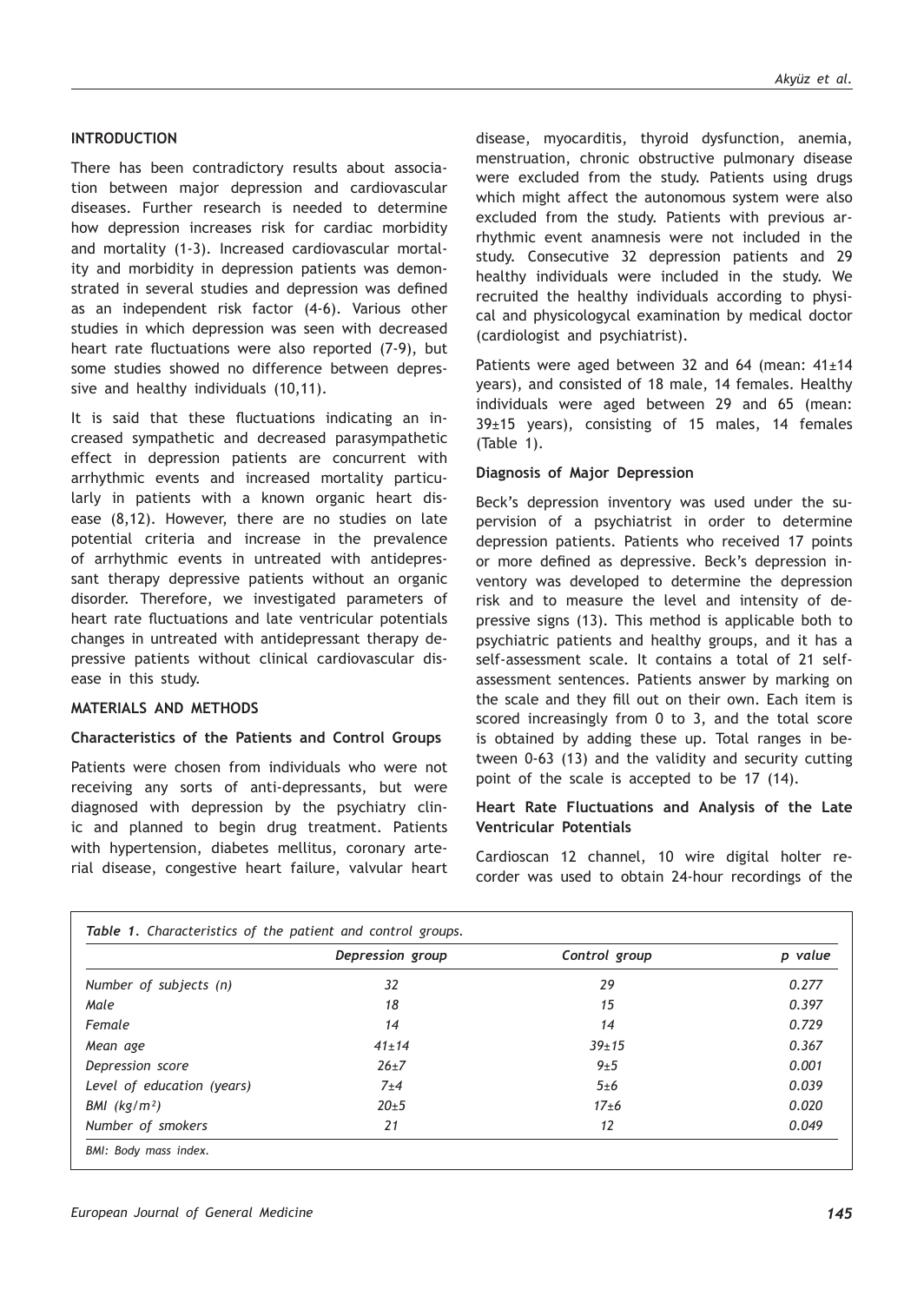patients outside the hospital. The signal averaged electrocardiogram (SAECG) program of this device was also used with its 3 channel(orthogonal lead), 7 wire recorder, and late potential analyses were performed. Recordings that lasted 23 hours  $\pm$  35 minutes were used for Holter analyses. Recordings lasting 35±5 minutes were used in a quite setting for late potential analyses. Heart rate fluctuations and late potential criteria were evaluated using a computer with Cardioscan software. SDNN (standard deviation of normal to normal intervals, 24-Hour normal values < 50 ms), SDNN index( average of the standard deviation of normal to normal intervals, 24-Hour normal values < 30 ms), SDANN (the standard deviation of the 5-minute average NN intervals, 24-Hour normal values < 40 ms), pNN50 (the percent of R to R intervals differing > 50 ms from the preceding one, 24-Hour normal values < 0.75%) and rMSSD (the root mean squared of successive differences, 24-Hour normal values < 15) parameters were used for time-area parameter (15,16).

Ectopic beats or beats originating from outside the sinus were excluded from these analyses. We did not recruit indivudials and patients having frequent atrial and ventricular ectopic beat (> 10 beat/hour) in both groups. Each heart beat was marked as normal or abnormal. Distances from one normal beat to the other were calculated. In practice, measurements can be performed as short measurements ranging from 5 minutes to 1 hour, in addition to 24-hour measurements. However the frequently used method is the one that is 24 hours long. Long and short RR interval fluctuations were measured in the time-area method. Measurements of the frequency-area method were performed by calculating Power Spectral Density. It is calculated from High frequency (HF), low frequency (LF), very low frequency (VLF) and the LF/ HF rate. While HF represents parasympathetic power, VLF and LF determines sympathetic activation. There is significant correlation between frequency-area and time-area parametersn (HF and rMSSD and pNN50 , LF and SDNN index, VLF and SDNN index , ULF and SDNN and SDANN) (15,16).

Late potential criteria were carried out again using the software found in the same device. QRS waves were filtrated at 40-250 Hz bi-directionally in this device. Total period of filtrated QRS, the period of terminal QRS below 40mVs, and the root of the mean squared voltage of QRS in the final 40 ms were studied. Recordings with noise values above 0.7 microvolts were excluded from the study. SAECG is a noninvasive technique detecting the high-frequency, low-amplitude signals found at the end of the QRS complex and called late potentials. It is accepted that these signals are recorded from the slow conduction sites of the ventricular myocardium and that these sites constitute a substrate for reentrant ventricular arrhythmias. As for criteria, duration of the filtrated QRS complex is significant if 1) longer than 114-120 ms 2) signals in the last 40 ms are below 20 microvolt (mV) 3) the period below 40mVs is longer than 38 ms (17), and the late potential is considered positive if 2 out of these 3 criteria are present.

# **Statistical Analysis**

The unpaired t test was used in the comparison of the parametrical variables, and chi-square test was used when comparing the categorical variables of both groups. p< 0.05 was considered significant.

# **RESULTS**

There were no statistical differences between the two groups in terms of age and sex. (Table 1). However the rate of smoking and the level of education and body mass index was significantly higher in the group of patients with depression ( $p= 0.049$ ,  $p=$ 0.039, p= 0.020, respectively). Maximum, mean and minimum heart rate (beat/min) values were higher in the depression group. ( $p= 0.008$ ;  $p= 0.002$ ;  $p=$ 0.003, respectively) There were no statistical differences between the two groups in terms of systolic and diastolic blood pressure (p= 0.197, p= 0.661 respectively).

There were no significant differences in the QT and QTc values between the two groups,respectively (p= 0.16; p= 0.14, respectively). While two of the timearea parameters, the SDNN and SDNN index, showed a significant decrease ( $p= 0.001$ ) in the depression group compared with the control group, the others, i.e. rMSSD (p= 0.662) and pNN50 (p= 0.205), showed no significant changes. Although VLF, LF, LF/ HF tended to increase and HF tended to decrease in the depression group, no statistical difference was found between VLF ( $p= 0.181$ ) and LF ( $p= 0.290$ ) and HF ( $p= 0.195$ ) and LF/HF ( $p= 0.679$ ) values, which are the frequency-area parameters. The sympathetic activity increase was higher in the depression group (p= 0.006), but there was also a parasympathetic activity decrease (p= 0.001) (Table 2). There were no statistical differences between the late potential values of both groups (Table 3).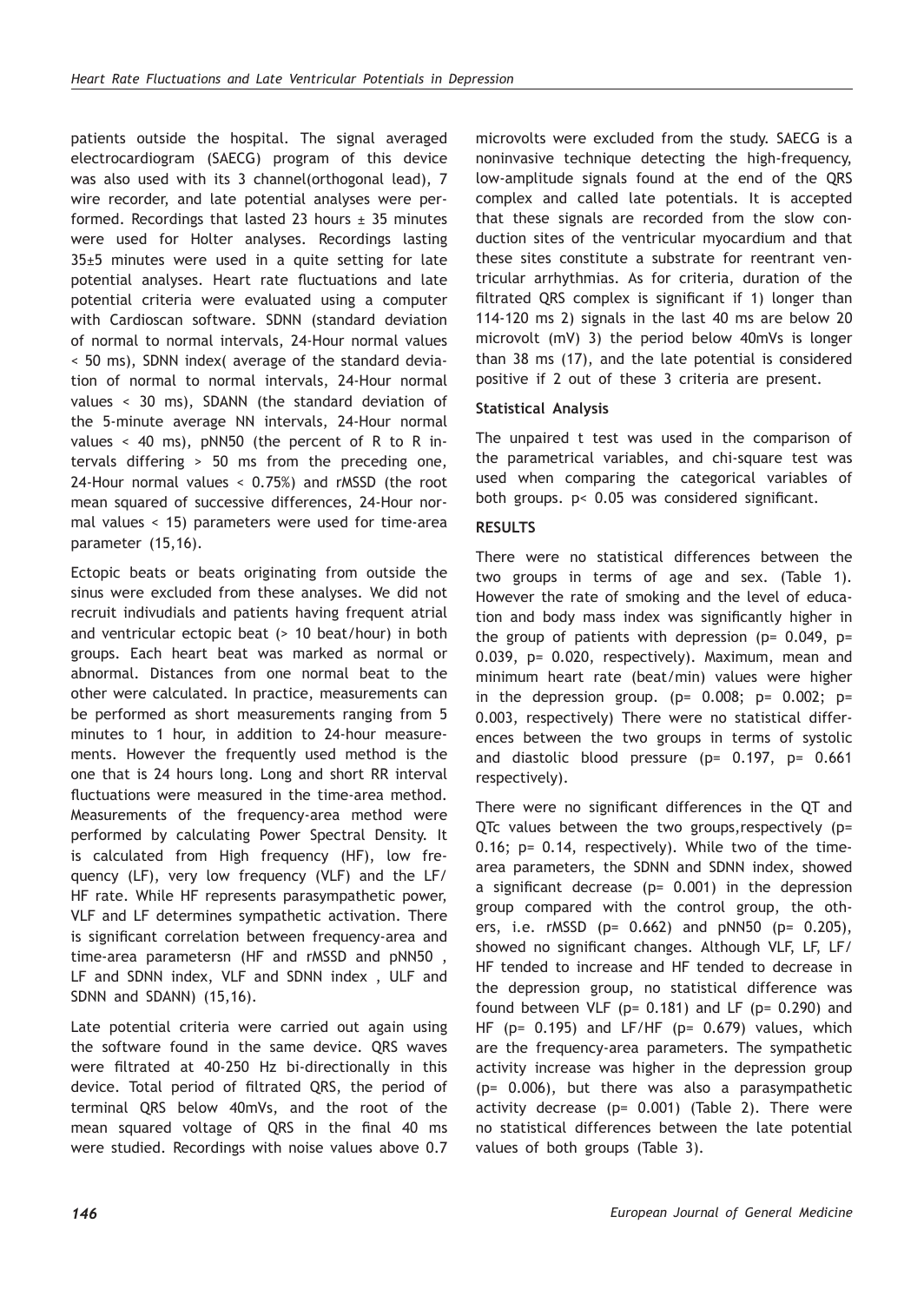|                                | Depression group | Control group | p value |
|--------------------------------|------------------|---------------|---------|
| Max. heart rate(beats/min)     | $91 \pm 13$      | $82 + 13$     | 0.008   |
| Mean heart rate (beats/min)    | $75 + 11$        | $66 + 11$     | 0.002   |
| Min. heart rate (beats/min)    | $67 + 11$        | $58 + 11$     | 0.003   |
| Systolic blood pressure(mmHg)  | $128 + 11$       | $119 + 15$    | 0.197   |
| Diastolic blood pressure(mmHg) | $76\pm8$         | $71+7$        | 0.661   |
| Max. QT (ms)                   | $419 \pm 22$     | $405 \pm 19$  | 0.16    |
| Max. QTc (ms)                  | $449 \pm 31$     | $423 \pm 42$  | 0.14    |
| Total power                    | 1028±830         | 1050±790      | 0.956   |
| <b>VLF</b>                     | 496±509          | 356±409       | 0.181   |
| LF                             | $281 \pm 233$    | $211 \pm 196$ | 0.290   |
| HF                             | $164 + 93$       | $201 \pm 93$  | 0.195   |
| LF/HF                          | $2.3 \pm 1.7$    | $1.7 \pm 1.9$ | 0.679   |
| <b>SDNN</b>                    | $32 + 11$        | $112 + 11$    | 0.001   |
| SDNN index                     | $22 + 12$        | $39 + 17$     | 0.001   |
| <b>rMSSD</b>                   | $21\pm9$         | $23 + 7$      | 0.662   |
| pNN50                          | $5 + 3.4$        | $6\pm3$       | 0.205   |
| Parasympathetic %              | $69+20$          | $86 + 16$     | 0.001   |
| Sympathetic %                  | $31 + 21$        | $14 + 21$     | 0.006   |

*Max: Maximum, Mean: mean, Min: minimum, Blood pressure: mmHg, QTc: Duration of QT adjusted according to the heart rate, Total Power: Total frequency power, VLF: Very low frequency , LF: Low frequency, HF: High frequency, LF/HF: Low frequency's proportion to high frequency, SDNN: standard deviation of normal to normal intervals, SDNN index: average of the standard deviation of normal to normal intervals, RMSSD :the root mean square of successive differences , pNN50: The percent of R to R intervals differing >50 ms from the preceding one.*

|                           | Depression group | Control group | p value |
|---------------------------|------------------|---------------|---------|
| Mean number of cycles     | $756 + 250$      | 789+234       | 0.939   |
| Standard QRS (ms)         | $89 + 11$        | $91 \pm 12$   | 0.951   |
| Total QRS (ms)            | $99 + 8$         | $96 + 8$      | 0.840   |
| LSTMS (ms)                | $34 + 10$        | $32 \pm 9$    | 0.910   |
| LAS40 $(mV)$              | $54 + 35$        | $45 \pm 28$   | 0.985   |
| Mean amount of noise (mV) | $0.2 + 2$        | $0.3 \pm 2$   | 0.955   |

## **DISCUSSION**

Increased sympathetic activity is associated with increased corticotrophin response to stress (18,19). Cortisone's synergy with hypertriglyceridemia, hypercholesterolemia and hypertension are known. There is also norepinephrine secretion in depression. Catecholamines increase the heart rate and blood pressure by increasing myocardial oxygen consumption. Serotonin also plays an important role in depression. Its effects on increasing thrombocyte activation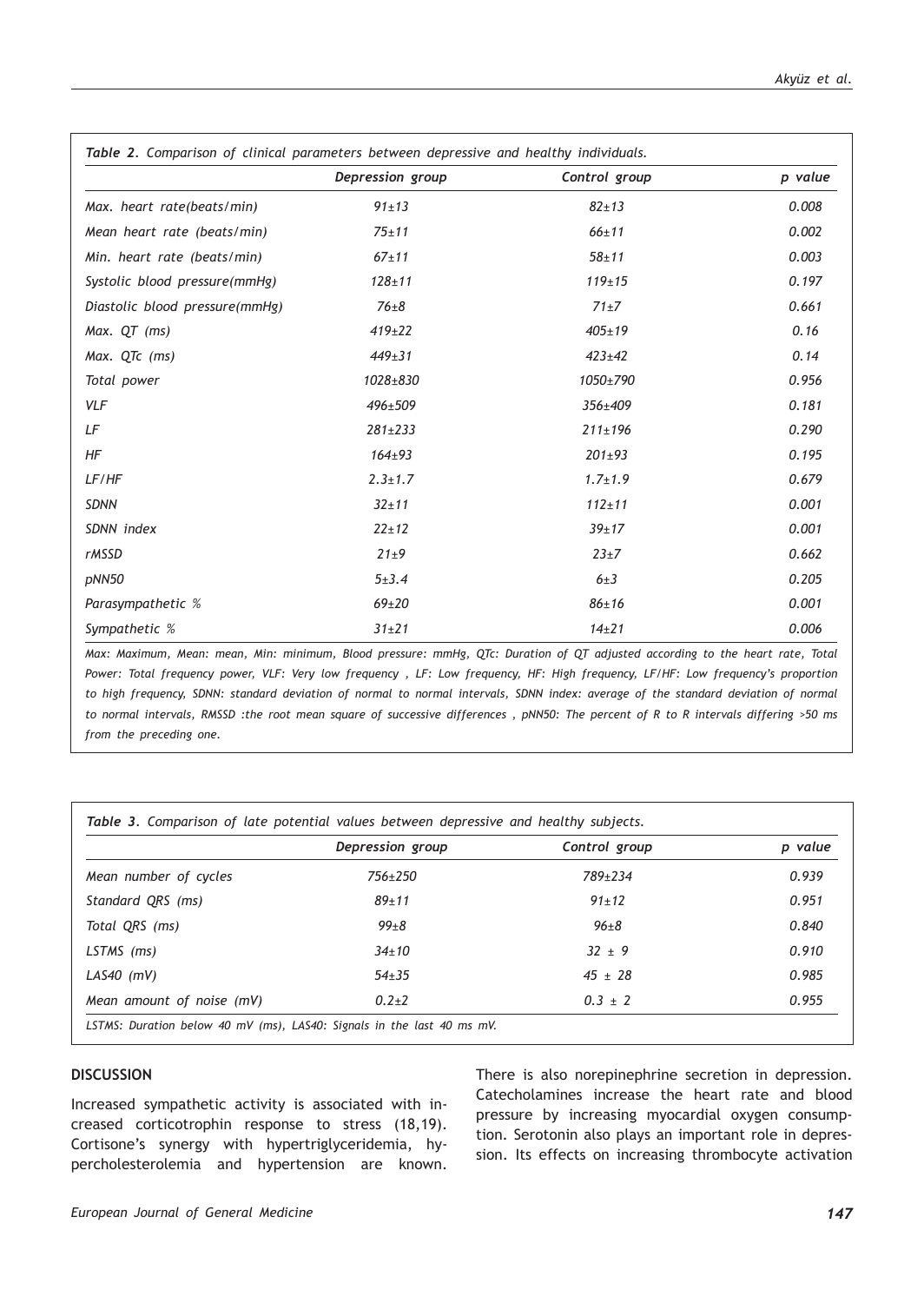are known. Increase in thrombocyte aggregation was demonstrated in depression (20). And also major depressive disorder is associated with decreased nitric oxide production (21) and elevated plasma IL-6 level, a good predictor of future risk for both cardiovascular disease and osteoporosis (22).

Decreased heart rate fluctuation parameters mean a reduction in parasympathetic tonus and an increase in sympathetic tonus. It is known that major depressive diseases increase the prevalence of cardiovascular diseases (1-3). Increased cardiovascular mortality and morbidity in depression patients was demonstrated in several studies and depression was defined as an independent risk factor (1-5). In certain studies, it was stated that HRF of depressives is not different from those of healthy individuals (10,11). Similar to the above mentioned studies (4-6), significant changes in the values of heart rate fluctuations were determined in our results. It has been determined in several studies that reduced heart rate fluctuations indicate a bad prognosis, particularly when seen concurrent with organic heart disorders (4-6).

High heart rate fluctuations occur in people with a healthy heart. Heart rate fluctuations are decreased in coronary heart diseases and congestive heart failures (3). The rate of smoking in our study group was seen with a higher prevalence than the control group. It is known that smoking is a positive risk factor for coronary heart disease and that it leads to an increase in sympathetic tonus. Its effects on heart rate fluctuations were not evaluated in this study. Besides, body mass indexes were also higher than those of the control group. Our study has some confounding factors above mentioned such as smoking and body mass index.

There are no studies on late potential in untreated with antidepressant therapy depressive patients without an organic disorder (23). Further studies are required on this issue. According to our results, the late ventriculer potential positivity is not present in our depression patients without any clinical cardiovascular diseases. All patients with previous arrhythmic event anamnesis were excluded from this study. Thus, we did not consider depression to be a risk factor for arrhythmic events through this mechanism. However, some of the heart rate fluctiation parameters were reduced.

Consequently, we concluded that the use of heart rate fluctuation parameters useful in depression pa-

tients without any clinical cardiovascular disease and not receiving any sorts of antidepressants in clinical practice. Whereas, the use of late potentials has no practical benefit.

### *REFERENCES*

- *1. Carney RM, Freedland KE, Miller GE, Jaffe AS. Depression as a risk factor for cardiac mortality and morbidity: A review of potential mechanisms. J Psychosom Res 2002;53:897-902.*
- *2. Ford DE, Mead LA, Chang PP, Levine DM, Klag MJ. Depression predicts cardiovascular disease in men: The precursors study. Circulation 1994;90:614.*
- *3. Vaillant GE. Natural history of male psychological health, XIV: Relationship of mood disorder vulnerability to physical health. Am J Psychiatry 1998;2:184-91.*
- *4. Frasure-Smith N, Lesperance F, Talajic M. Depression following myocardial infarction: Impact on 6-month survival. JAMA 1993;270:1819-61.*
- *5. Gonzalez MB, Snyderman TB, Colket JT, et al. Depression in patients with coronary artery disease. Depression 1996;4:57-62.*
- *6. Schleifer SJ, Macari-Hinson MM, Coyle DA, et al. The nature and course of depression following myocardial infarction. Arch Intern Med 1989;149:1785-9.*
- *7. Gorman JM, Sloan R P. Heart rate variability in depressive and anxiety disorders. Am Heart J 2000; 140:77-83*
- *8. Carney RM,Blurnenthal JA, Stein PK et al. Depression, heart rate variability and acute myocardial infarction. Circulation 2001;104:2024-28.*
- *9. Dalack GW, Roose SP. Perspectives on the relationship between cardiovascular and affective disorder. J Clinical Psychiatry 1990;51:4-9.*
- *10. Sayar K, Güleç H, Gökçe M. Heart rate variability in depressed patients. Bull Clin Psychopharmacol 2002; 12:130-3.*
- *11. Yeragani VK, Pohl R, Balon R, et al. Heart rate variability in patients with major depression. Psychiatry Res 1991;37:35-46.*
- *12. Carney RM, Freedland KE, Rich MW. Depression as a risk factor for cardiac events in established coronary artery disease: A review possible mechanism. Ann Behav Med 1995;17:142-9.*
- *13. Beck AT. An Inventory for measuring depression. Arch Gen Psychiatry 1961;4:561-71.*
- *14. Hisli N. Reliability and validity of inventory of Beck depression for university students.Jour nal of Psychology 1989;7:3-13.*